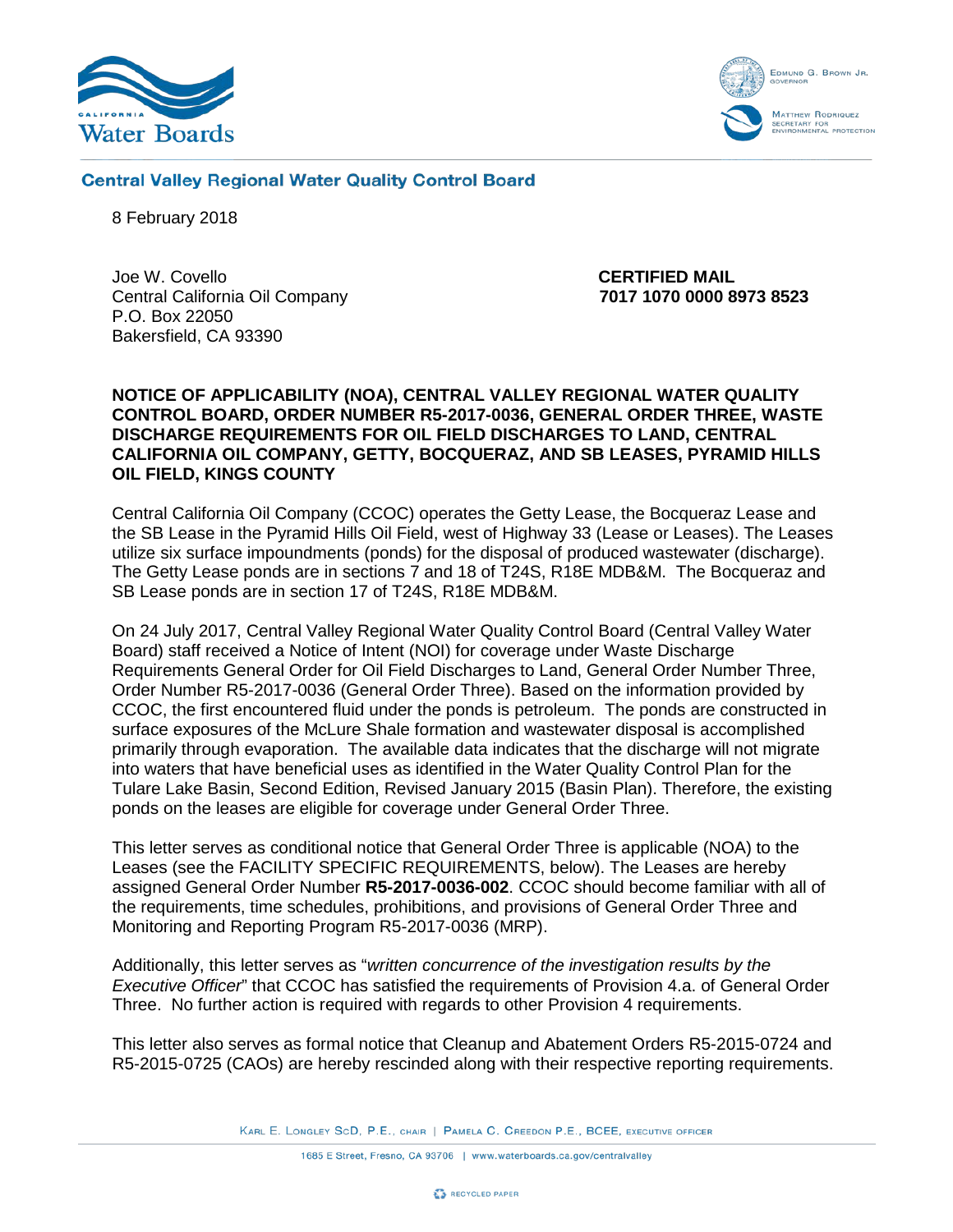As stated in Water Code section 13263, the discharge of waste into waters of the state is a privilege, not a right. General Order Three does not create a vested right for CCOC to continue the discharge of waste. Failure to prevent conditions that create or threaten to create pollution or nuisance or cause degradation will be sufficient reason to modify or revoke coverage under General Order Three, or otherwise enforce provisions of General Order Three, as well as prohibit further discharge.

In 2006, the Central Valley Water Board, the State Water Resources Control Board, and regional stakeholders began a joint effort to address salinity and nitrate problems in the region and adopt long-term solutions that will lead to enhanced water quality and economic sustainability. Central Valley Salinity Alternatives for Long-Term Sustainability (CV-SALTS) is a collaborative basin planning effort aimed at developing and implementing a comprehensive salinity and nitrate management program. The CV-SALTS effort might effect changes to the Basin Plan that would necessitate the re-opening of General Order Three.

## **FACILITY SPECIFIC REQUIREMENTS**

- 1. CCOC shall maintain exclusive control of the discharge and shall comply with all of the requirements and timelines of General Order Three, and the MRP.
- 2. CCOC shall submit, **by 13 April 2018**, a water balance and capacity analysis, as required by General Order Three, Attachment B, Items A.7.(a - g) and B.4. Failure to do so may result in the modification or rescission of this NOA. Information that needs to be included in the water balance capacity analysis is discussed in the "WATER BALANCE AND POND CAPACITY ANALYSIS REQUIREMENTS" section of the enclosed memorandum. The water balance and capacity analysis shall establish and report the allowable maximum monthly flow volumes to the ponds. The allowable maximum monthly flow of produced wastewater to the ponds shall conform to the following:
	- a. A minimum of two feet of freeboard must be maintained, within each of the ponds, at all times, unless a California-registered civil engineer certifies that less freeboard is adequate, and
	- b. The allowable maximum monthly flow shall not exceed: 462 barrels (bbls) for the Getty Lease; 121 bbls for the Bocqueraz Lease; and 1,491 bbls for the SB Lease. These are the maximum reported monthly flow of produced wastewater to ponds between 26 November 2004 and 26 November 2014. Any increase beyond these reported maximum monthly flow volumes constitutes a facility expansion requiring an evaluation under the California Environmental Quality Act (CEQA).
- 3. **By 12 March 2018** CCOC shall inform the Central Valley Water Board, in writing, as to whether the ponds accept produced wastewater discharge from any wells that have undergone a "well stimulation treatment," as defined by California Code of Regulations (CCR), title 14, section 1761 (including hydraulic fracturing, acid fracturing, and acid matrix stimulation). If it is determined that the ponds do accept wastewater from wells that accept produced wastewater discharge from any wells that have undergone a "well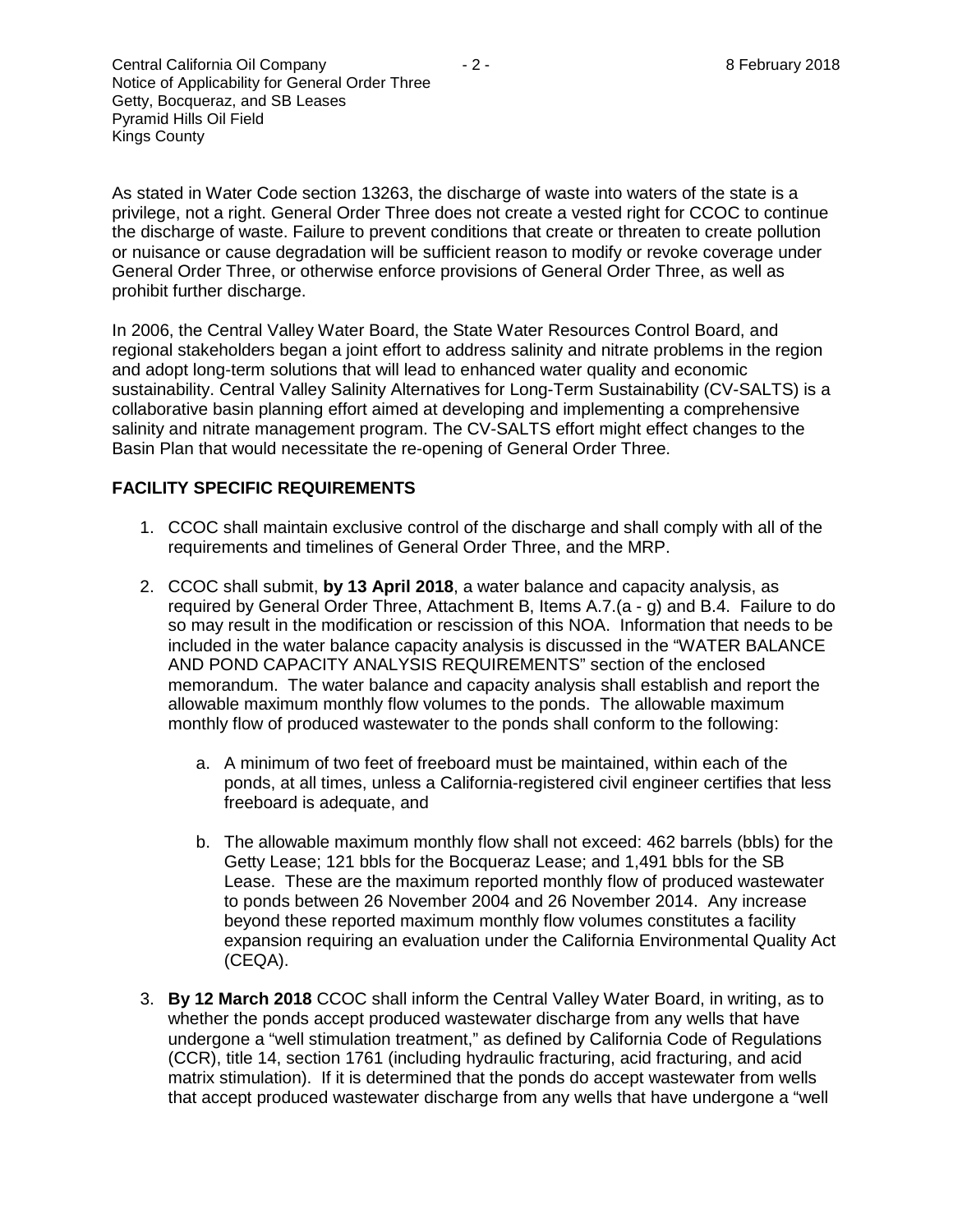stimulation treatment," then CCOC shall comply with the compliance schedule in General Order Three, Provision E.8. and, **by 9 May 2018**, submit either: 1) a work plan to conduct studies necessary to demonstrate that the discharges of produced wastewater from wells that have been stimulated do not contain well stimulation treatment fluids in concentrations that could adversely affect beneficial uses of waters; or, 2) a work plan for an alternate disposal method for wastewater discharges from wells with a history of, or are planned to receive a "well stimulation treatment."

- 4. CCOC shall not discharge produced wastewater outside of the ponds. Wastewater use for dust control on the Leases is not permitted and all discharges outside of the ponds are prohibited.
- 5. CCOC shall operate and maintain all ponds sufficiently to protect the integrity of containment and berms and prevent overtopping and/or structural failure. Emergencies shall be reported to the California Governor's Office of Emergency Services (Cal OES). Discharge of wastes other than those described in the NOI is prohibited. If the method of waste disposal changes, CCOC must submit a Report of Waste Discharge (Form 200).
- 6. The required annual fee specified in the annual billing from the State Water Board shall be paid until coverage under General Order Three is officially terminated. CCOC must notify the Central Valley Water Board in writing to request termination.
- 7. Within **90 days** of receipt of this letter, CCOC shall also submit written certification that acceptable flow meters have been installed at a location or locations to ensure the accurate measurement of all discharge flows. The certification shall be accompanied by: (1) a description of the flow metering devices installed, (2) a diagram showing their locations at the Lease, and (3) evidence demonstrating that the devices were properly calibrated. An engineered alternative may be used if approved in writing by the Central Valley Water Board's Executive Officer.

According to information provided with the NOI, the discharges are contained within the ponds. A storm water permit does not appear to be required for the Lease facility. Order Number 2014- 0057-DWQ (NPDES General Permit CAS000001) specifies waste discharge requirements for discharges of storm water associated with industrial activities. If the conditions or regulatory policies change, the Leases may need coverage under NPDES General Permit CAS000001. The Leases do not require coverage under NPDES General Permit CAS000001 at this time.

The MRP requires extensive monitoring of the Lease and the discharge. Failure to comply with the requirements in General Order Three and the MRP could result in an enforcement action as authorized by provisions of the California Water Code. A copy of General Order Three and the MRP is included with the enclosures to this notice. A copy can also be found online at: [http://www.waterboards.ca.gov/centralvalley/board\\_decisions/adopted\\_orders/general\\_orders/r5](http://www.waterboards.ca.gov/centralvalley/board_decisions/adopted_orders/general_orders/r5-2017-0036.pdf) [-2017-0036.pdf.](http://www.waterboards.ca.gov/centralvalley/board_decisions/adopted_orders/general_orders/r5-2017-0036.pdf)

The MRP includes monitoring and reporting of chemicals and additives. CCOC should become familiar with those requirements. The Central Valley Water Board will review the MRP periodically and revise requirements when necessary. The MRP can be modified if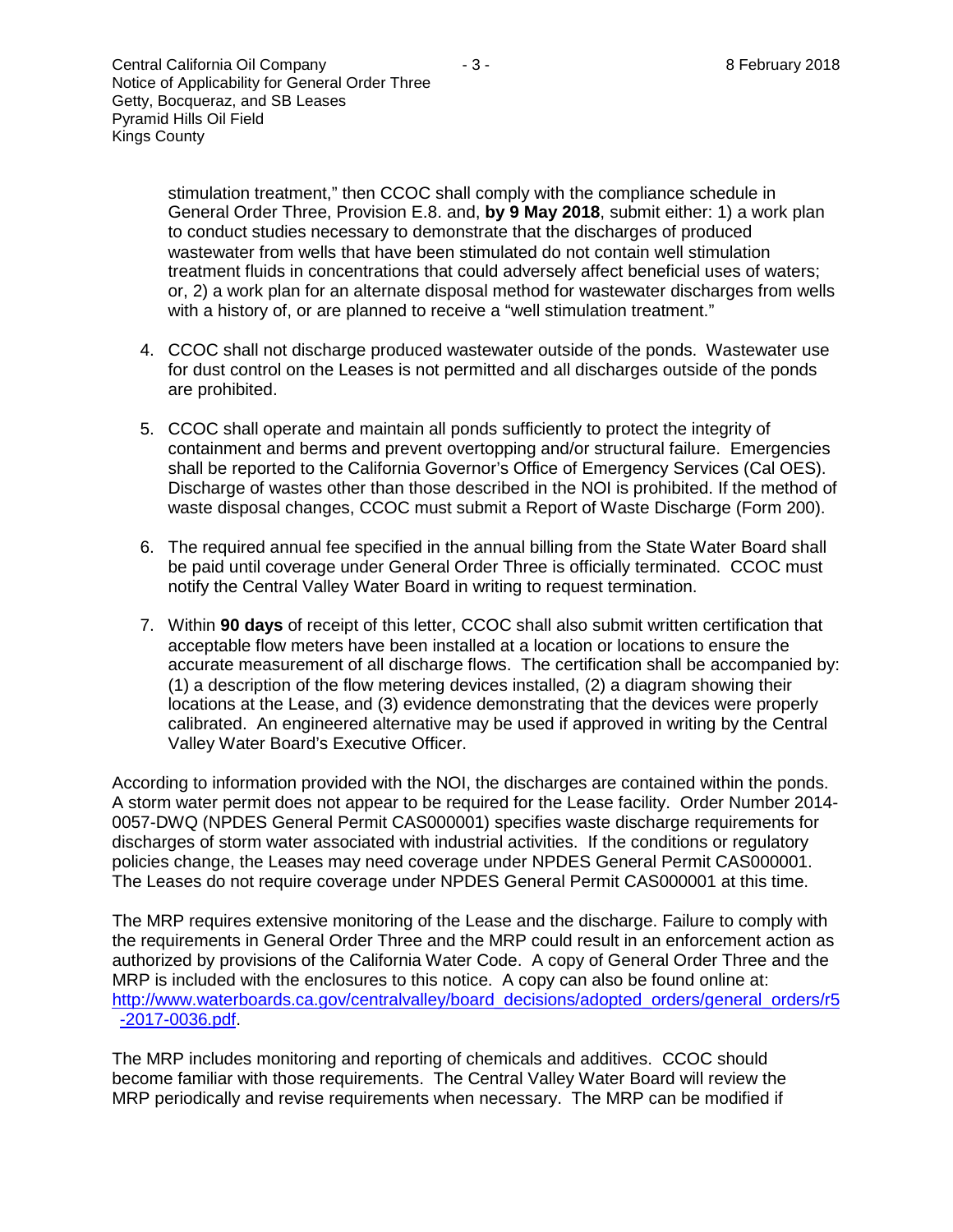Central California Oil Company Notice of Applicability for General Order Three Getty, Bocqueraz, and SB Leases Pyramid Hills Oil Field **Kings County** 

CCOC provides sufficient data to support the proposed changes. If monitoring consistently shows no significant variation in magnitude of a constituent concentration or parameter after a statistically significant number of sampling events, CCOC may request the MRP be revised by the Executive Officer to reduce monitoring frequency or minimize the list of constituents. The proposal must include adequate technical justification for reduction in monitoring frequency.

CCOC must comply with the Central Valley Water Board's Standard Provisions and Reporting Requirements for Waste Discharge Requirements, dated 1 March 1991 (Standard Provisions). A copy of the Standard Provisions is included with the enclosures to this notice. A copy can also be found online at:

https://www.waterboards.ca.gov/centralvalley/board\_decisions/adopted\_orders/std\_provision s/wdr-mar1991.pdf.

Any person aggrieved by this action of the Central Valley Water Board may petition the State Water Board to review this action in accordance with Water Code section 13320 and CCR. title 23, division 3, chapter 6, section 2050 and those that follow. The State Water Board must receive the petition by 5:00 p.m., 30 days after the date of this Notice of Applicability, except that if the thirtieth day following the date falls on a Saturday, Sunday, or state holiday, the petition must be received by the State Water Board by 5:00 p.m. on the next business day.

#### **SUBMISSIONS**

The Central Valley Water Board has gone to a paperless office system. All regulatory documents, submissions, materials, data, monitoring reports, and correspondence should be converted to a searchable Portable Document Format (PDF) and submitted electronically.

Documents that are less than 50 MB should be emailed to: centralvalleyfresno@waterboards.ca.gov.

Documents that are 50 MB or larger should be transferred to a disk and mailed to the Central Valley Water Board office at 1685 E Street, Fresno, CA 93706.

Please review the attached memorandum for more information. If you have any questions regarding this matter, please contact Zachary Jarvie of this office at (559) 445-5455 or at zachary.jarvie@waterboards.ca.gov.

Pamela Creedon, **Executive Officer** 

Enclosures: 22 January 2018 Memorandum 1 March 1991 Standard Provisions **General Order Three** 

Gary Brierley, Professional Geologist, EnviroTech Consultants Inc., Bakersfield CC:

8 February 2018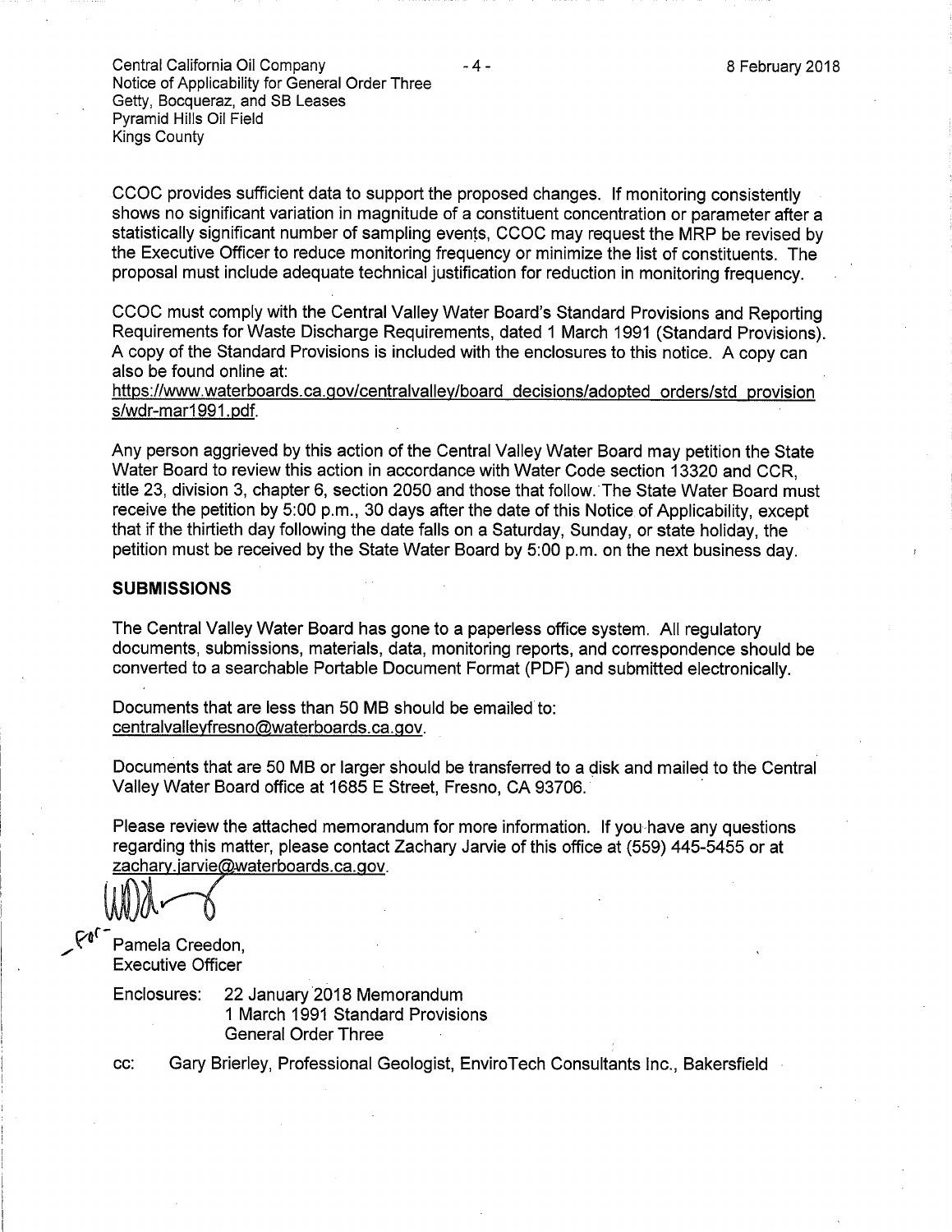



FOMUND G. BROWN JR

MATTHEW RODBIOUEZ ...<br>SECRETARY FOR<br>ENVIRONMENTAL PROTECTIOI

#### **Central Valley Regional Water Quality Control Board**

TO: **Clay Rodgers Assistant Executive Officer** 

ML P FROM: Michael L. Pfister **Senior Engineering Geologist** PG No. 5946

> Zachary J. Jarvie **Engineering Geologist**

DATE: 8 February 2018

**SUBJECT:** NOTICE OF APPLICABILITY, CENTRAL VALLEY REGIONAL WATER QUALITY CONTROL BOARD, ORDER NUMBER R5-2017-0036, GENERAL ORDER THREE, WASTE DISCHARGE REQUIREMENTS FOR OIL FIELD DISCHARGES TO LAND, CENTRAL CALIFORNIA OIL COMPANY, GETTY, BOCQUERAZ, AND SB LEASES, PYRAMID HILLS OIL FIELD, KINGS COUNTY

Central California Oil Company (CCOC) operates the Getty Lease, the Bocqueraz Lease, and the SB Lease in the Pyramid Hills Oil Field, west of Highway 33 (Lease or Leases). The Leases utilize surface impoundments (ponds) for the disposal of oil field produced wastewater (discharge). The Getty Lease ponds are on sections 7 and 18 of T24S, R18E MDB&M. The Bocqueraz and SB Lease ponds are on section 17 of T24S, R18E MDB&M. On 24 July 2017, Central Valley Regional Water Quality Control Board (Central Valley Water Board) staff received a Notice of Intent (NOI) for coverage under Waste Discharge Requirements General Order for Oil Field Discharges to Land, General Order Number Three, Order Number R5-2017-0036 (General Order Three or General Order). The NOI requested that the Central Valley Water Board consider information previously submitted for the Leases. This memorandum provides a summary of the information provided for the Leases and identifies the ponds to be covered under General Order Three.

#### **BACKGROUND INFORMATION**

The Leases utilize a total of six ponds for the disposal of oil field produced wastewater. Each Lease has wash tanks that are used to separate oil and water. Oil flows to stock tanks and produced wastewater flows to the ponds where the discharge is allowed to evaporate. The Getty Lease has three ponds, the Bocqueraz Lease has two ponds, and the SB Lease has a single pond. General Order Three regulates oil field wastewater discharges where first encountered groundwater does not support beneficial uses as identified in the Water Quality Control Plan for the Tulare Lake Basin, Second Edition, Revised January 2015 (Basin Plan), or where there is no first encountered groundwater.

KARL E. LONGLEY SCD, P.E., CHAIR | PAMELA C. CREEDON P.E., BCEE, EXECUTIVE OFFICER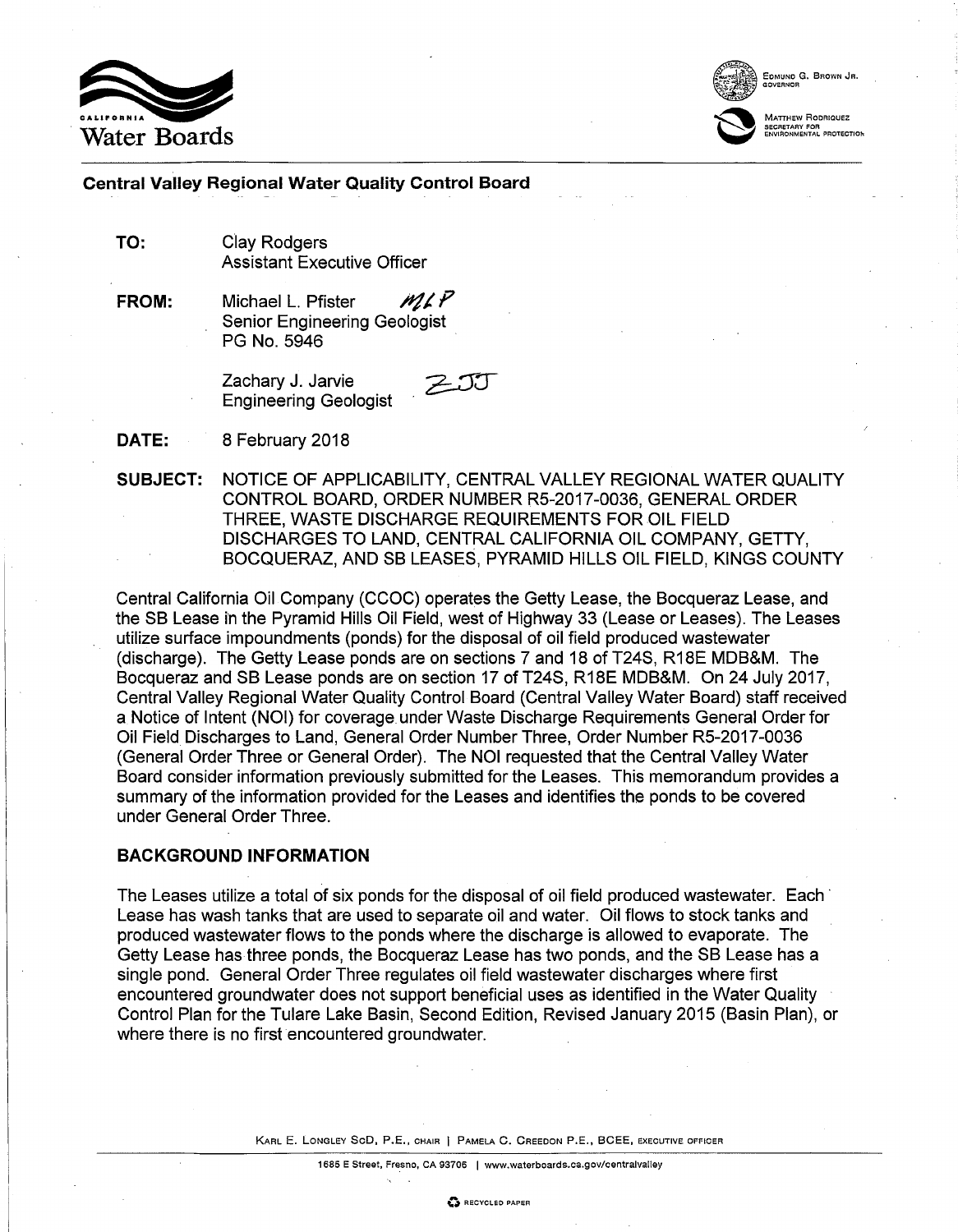Central California Oil Company  $\overline{a}$  - 2 - 8 February 2018 Memorandum – General Order Three Getty, Bocqueraz, and SB Leases Pyramid Hills Oil Field Kings County

#### **Submitted Information and Recent Regulatory History**

On 4 February 2015, Central Valley Water Board staff (Staff) conducted inspections of the ponds on the Getty Lease, the Bocqueraz Leases and the SB Lease. As a result of the inspections, Staff issued three Notices of Violation (NOVs): one dated 24 March 2015, for unregulated wastewater discharges on the SB Lease Facility; and, the others each dated 25 March 2015, for unregulated wastewater discharges on the Bocqueraz lease and the Getty Lease Facilities.

On 1 April 2015, Staff issued *"California Water Code Directive Pursuant to Section 13267"* (13267 Order), which required that the Dischargers *"Collect representative samples of wastewater within each of the ponds."* In response, analytical results from samples collected on 14 April 2015 were provided in reports dated 18 May 2015 and 12 June 2015.

On 27 August 2015, Staff issued Cleanup and Abatement Order (CAO) R5-2015-0724 to Compass Global Resources, LLC (Compass) for the SB Lease pond; and CAO R5-2015-0725 to CCOC for the ponds on the Getty and Bocqueraz Leases.

In response to the CAOs, EnviroTech Consultants, Inc. (EnviroTech), prepared two work plans (Work Plans) for the ponds. The first was titled *"Compass Global Resources LLC, Work Plan, CAO R5-2015-0724, GeoTracker Site Global ID: T10000006738, SB Lease, …"* and dated 27 October 2015. The second was titled *"Central California Oil Company, Work Plan, CAO R5-2015-0725, GeoTracker Global ID: T10000006737, GeoTracker Global ID: T10000006736, Bocqueraz and Getty Leases, …"* and dated 29 October 2015. The Work Plans report that the McLure Shale is *"…underlain by an unconformity that separates overlying McClure from the lower Miocene and Oligocene vertically dipping beds. Oil is trapped within sands that are truncated by the basal McClure unconformity, indicating that the lower McClure shale is impermeable and forms a hydrocarbon trap."*

On 17 May 2016, the Staff received two reports containing additional information for the Leases (Reports). The first Report is dated 5 May 2016, and titled *"Compass Global Resources, LLC, SB Lease, GeoTracker Site Global ID: T10000006738, Response to Central Valley Regional Water Quality Control Board CAO R5-2015-0724, Issued on August 27, 2015, Additional Information, Pyramid Hills Oil Field …"* The second Report is dated 9 May 2016, and titled *"Central California Oil Company, Getty Lease, GeoTracker Site Global ID: T10000006737, Bocqueraz Lease, GeoTracker Site Global ID: T10000006736, Response to Central Valley Regional Water Quality Control Board CAO R5-2015-0725 Issued on August 27, 2015, Additional Information Pyramid Hills Oil Field …"*

On 1 December 2016, CCOC acquired the SB Lease pond from Compass, and is the current operator for the three Leases.

On 19 October 2017, Staff received an e-mail from EnviroTech containing monthly water production and discharge volumes from January 2004 through December 2014 for the Getty and Bocqueraz Leases, and from January 2006 through December 2014 for the SB Lease.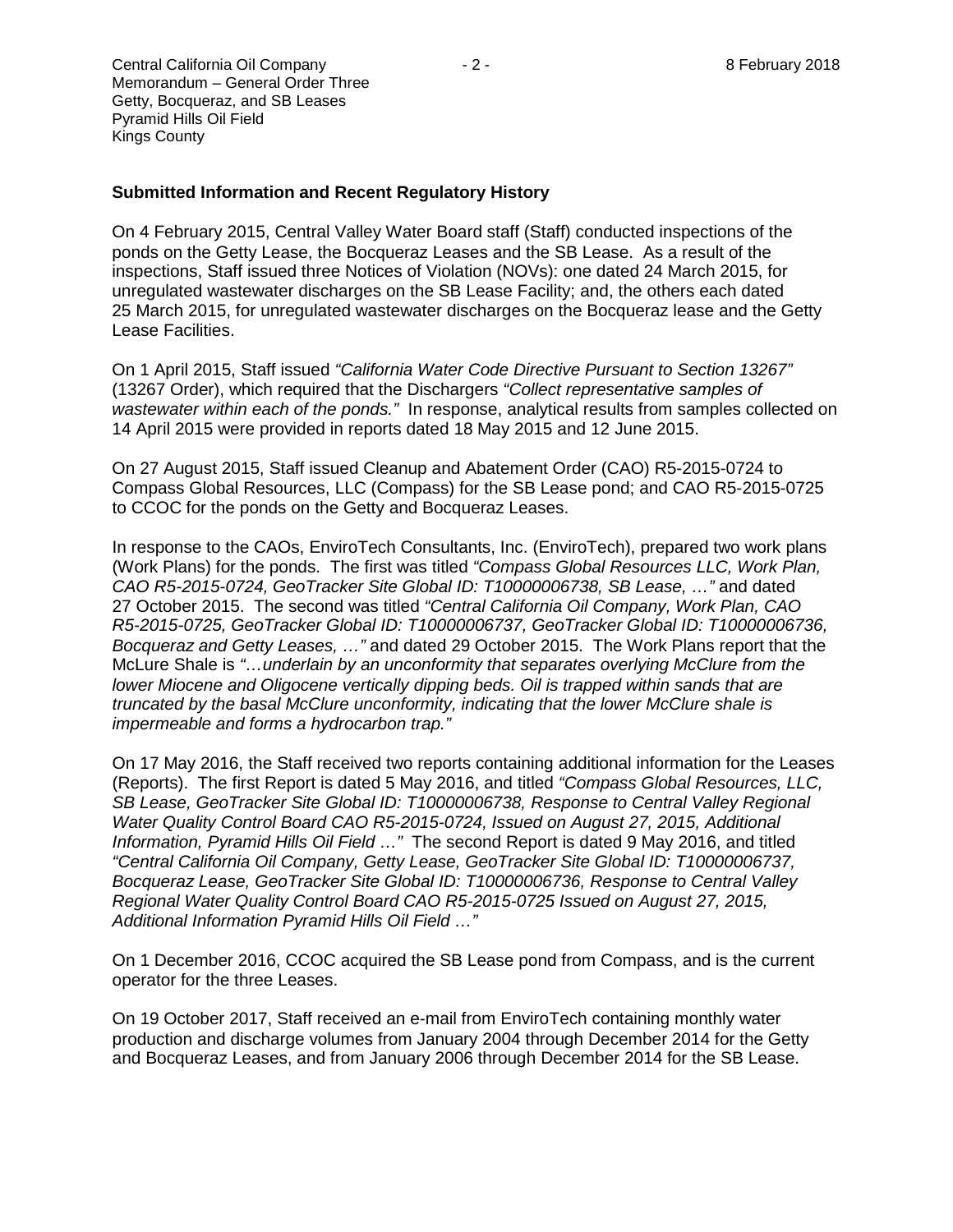Central California Oil Company  $-3$  -  $-3$  - 8 February 2018 Memorandum – General Order Three Getty, Bocqueraz, and SB Leases Pyramid Hills Oil Field Kings County

## **POND CHARACTERISTICS**

The reported dimensions and coordinate locations for the ponds are summarized in **Table 1**, below.

| lavic I   | Pond information for the Bocqueraz, Getty, and SD Leases. |                  |       |              |                             |                |  |
|-----------|-----------------------------------------------------------|------------------|-------|--------------|-----------------------------|----------------|--|
| Lease     | Pond I.D.(s)                                              | Dimensions (ft.) |       |              | <b>Coordinates (NAD 83)</b> | <b>Notes</b>   |  |
|           |                                                           | Length           | Width | <b>Depth</b> | Latitude, Longitude         |                |  |
| Getty     | Pond A                                                    | 36               | 30    | 8            | 35.84689, -120.05913        | unlined        |  |
|           | Pond B                                                    | 36               | 24    | 10           | 35.84694, -120.05932        | unlined        |  |
|           | Pond C                                                    | 72               | 36    | 10           | 35.84708, -120.05947        | unlined        |  |
| Bocqueraz | Pond A                                                    | 9                | 9     | 6            | 35.83911, -120.05436        | in-ground tank |  |
|           | Pond B                                                    | 33               | 9     | 6            | 35.83907, -120.05426        | unlined        |  |
| <b>SB</b> | Pond                                                      | 75               | 15    | 8            | 35.84314, -120.05353        | unlined        |  |

| Table 1 | Pond Information for the Bocqueraz, Getty, and SB Leases. |
|---------|-----------------------------------------------------------|
|---------|-----------------------------------------------------------|

Under Discharge Specifications, Item B.11., General Order Three states *"Unless a Californiaregistered civil engineer certifies (based on design, construction, and conditions of operation and maintenance) that less freeboard is adequate, the operating freeboard in any pond shall never be less than two feet (measured vertically from the lowest possible point of overflow)."*

### **DISCHARGE CHARACTERISTICS**

#### **Flow Volumes**

The ten year average monthly volumes of produced wastewater discharged to the ponds are reported as being 194 barrels (bbls) for the Getty Lease, 22 bbls for the Bocqueraz Lease, and 64 bbls for the SB Lease.

Under Discharge Specifications, Item B.2., General Order Three states *"The discharge flow shall not exceed actual maximum monthly average produced wastewater flow to pond between 26 November 2004 and 26 November 2014. The discharge flow also shall not exceed the maximum design flow of the Facility's limiting unit as described by the technical data in the NOI."* The maximum monthly volume of produced wastewater and discharge reported for the Getty lease is 462 bbls in December 2004. The maximum monthly volume of produced wastewater and discharge reported for the Bocqueraz lease is 121 bbls in February 2013. The maximum monthly volume of produced wastewater and discharge reported for the SB lease is 1,491 bbls in June 2006.

Wastewater must not be allowed to over top and flow outside of the ponds, and again within each of the ponds General Order Three requires a minimum of two feet of freeboard at all times. The monthly discharges, up to and including the above noted maximum monthly volumes cannot be used to justify a violation of the General Order's requirements. The General Order also prohibits all wastewater discharges outside of the ponds. Wastewater is not used or permitted for dust control on the Leases.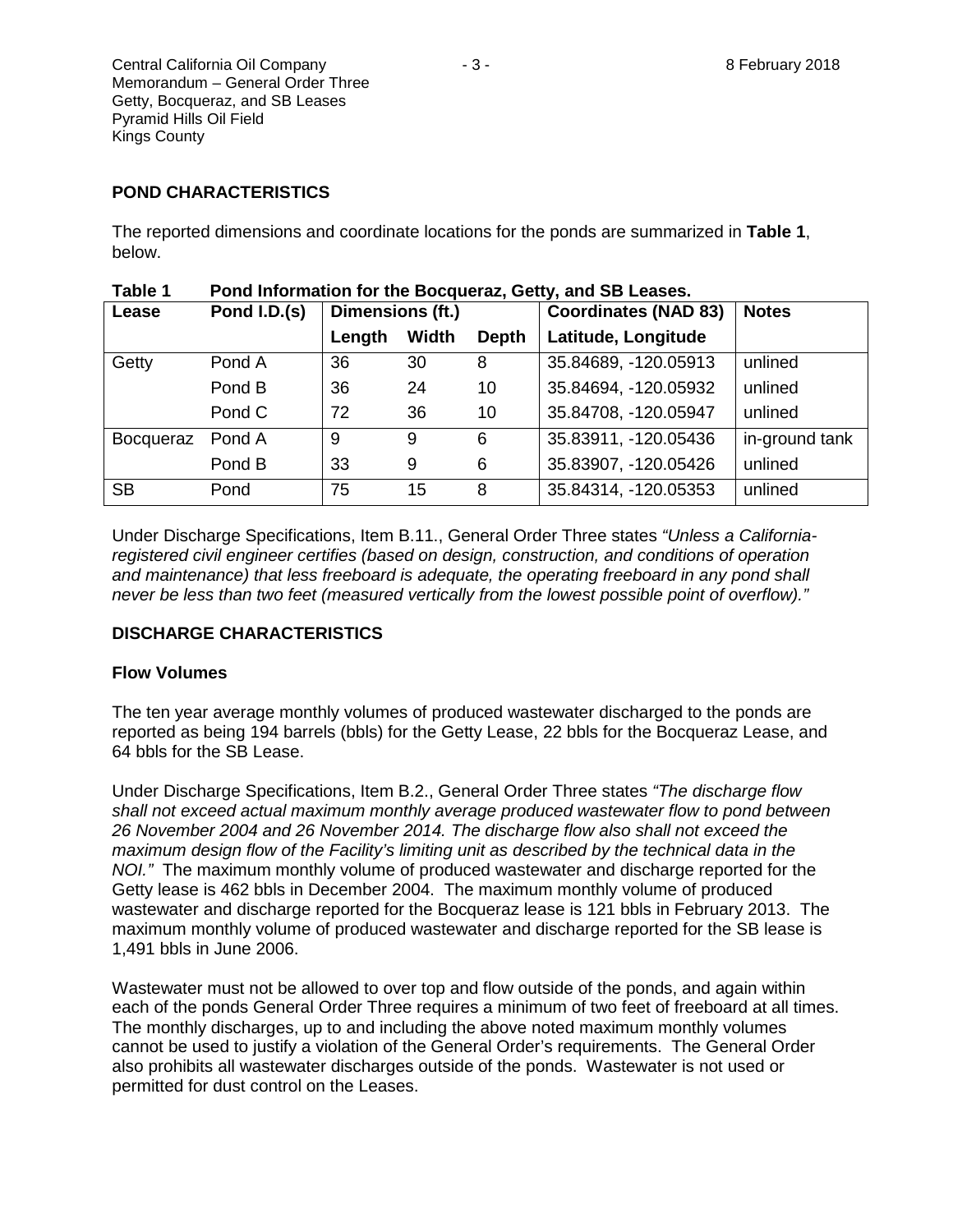The NOI states that hazardous wastes are not produced on the Leases. The disposal methods for accumulated solids are not reported. Discharge Specifications, Item B.16., of General Order Three requires that CCOC monitor the accumulations of solids within the ponds and as necessary remove and dispose of them in accordance with Section D., Solids Disposal Specifications, of General Order Three.

Wastewater characterization samples were collected on 14 April 2015. **Table 2**, below, summarizes salinity concentrations measured in milligrams per liter (mg/L), benzene and selected polynuclear aromatic hydrocarbons (PAH) constituent concentrations measured in micrograms per liter (μg/L), and Gross Alpha particle radioactivity measured in picocuries per liter (pCi/L).

| Sample                                    | Wash Tank,<br>for the | Wash Tank,<br>for the    | Wash Tank,<br>for the |              |  |  |
|-------------------------------------------|-----------------------|--------------------------|-----------------------|--------------|--|--|
| Source                                    | <b>Getty Lease</b>    | Bocqueraz Lease<br>Ponds | <b>SB Lease</b>       |              |  |  |
| Lab Sample ID                             | Ponds<br>1504158-01   | 1504157-01               | Pond<br>1504159-01    |              |  |  |
| <b>Constituents</b><br>of Salinity        |                       |                          |                       | <b>Units</b> |  |  |
| Total<br><b>Dissolved</b><br>Solids (TDS) | 11,000                | 12,000                   | 10,000                | mg/L         |  |  |
| Chloride                                  | 3,700                 | 3,800                    | 4,500                 | mg/L         |  |  |
| <b>Boron</b>                              | 12 <sub>2</sub>       | 15                       | 13                    | mg/L         |  |  |
| <b>Benzene and</b><br>selected PAH        |                       |                          |                       |              |  |  |
| Benzene                                   | 87.9                  | < 5.00                   | < 5.00                | µg/L         |  |  |
| Naphthalene                               | 26.7                  | < 10.0                   | < 10.0                | µg/L         |  |  |
| Phenanthrene                              | 7.9                   | < 10.0                   | < 10.0                | µg/L         |  |  |
| Pyrene                                    | < 10.0                | < 10.0                   | 6.8                   | µg/L         |  |  |
| Chrysene                                  | < 10.0                | < 10.0                   | 7.7                   | µg/L         |  |  |
| Radioactivity                             |                       |                          |                       |              |  |  |
| Gross Alpha                               | 78.8                  | 94.5                     | 59.6                  | pCi/L        |  |  |

| Table 2 |  |  | Salinity data from wastewater samples collected in April 2015. |  |  |  |
|---------|--|--|----------------------------------------------------------------|--|--|--|
|---------|--|--|----------------------------------------------------------------|--|--|--|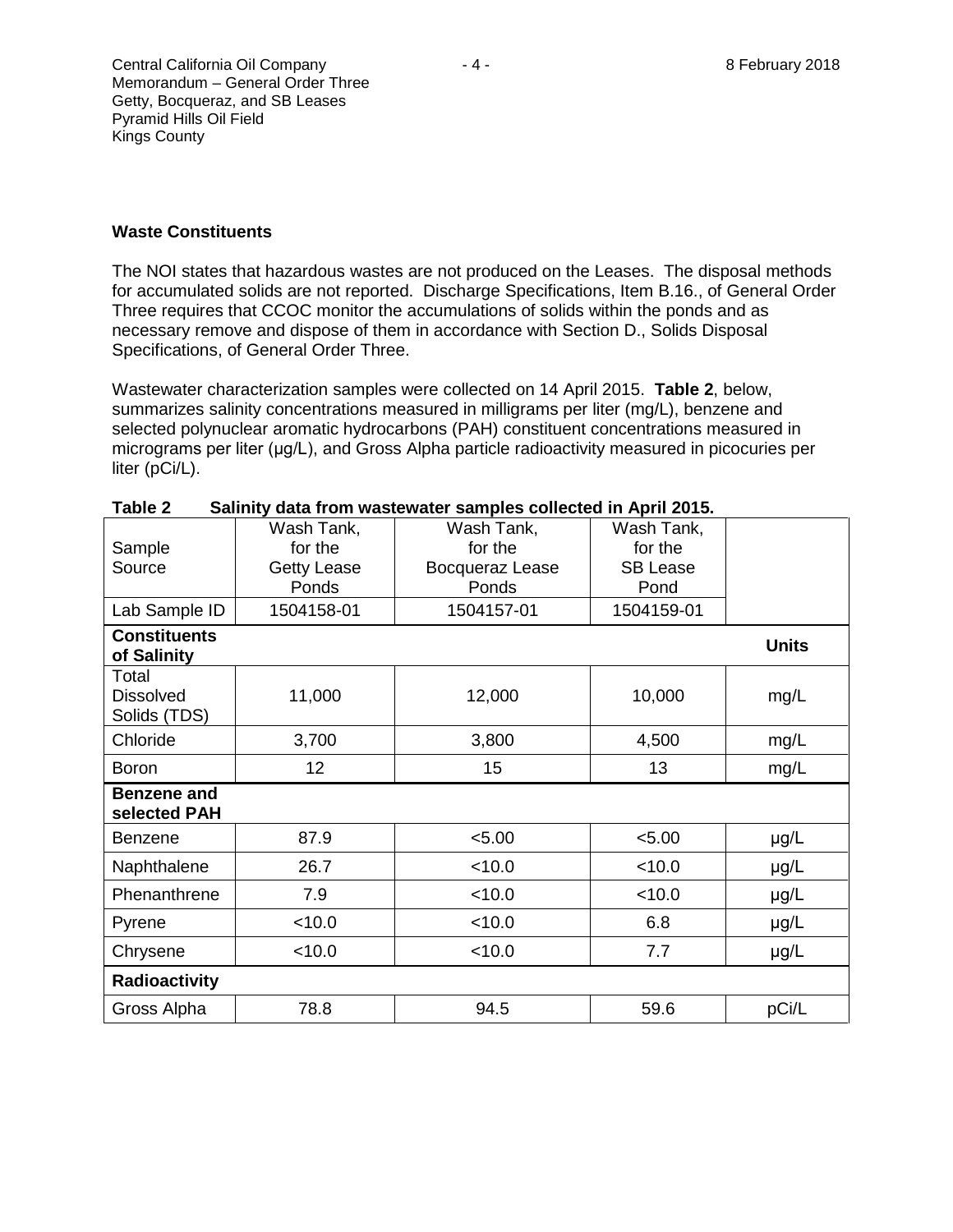Central California Oil Company  $-5 -$  8 February 2018 Memorandum – General Order Three Getty, Bocqueraz, and SB Leases Pyramid Hills Oil Field Kings County

# **REGIONAL CHARACTERISTICS**

The Ponds are constructed in the surface exposure of the McLure Shale on the western flank of the Pyramid Hills Anticline. The information provided has shown that McLure Shale has a low permeability and has a thickness of approximately 575 ft. beneath the Bocqueraz Lease Ponds, and a thickness of approximately 700 ft. beneath both the Getty and the SB Lease Ponds. First encountered fluids beneath the ponds are reported to be immediately below the McLure shale, within the oil field production zone.

The valley to the west of the Pyramid Hills and down slope from the ponds is within the boundaries of Detailed Analysis Unit 245 of the Basin Plan. The Basin Plan lists the following beneficial uses for groundwater within Detailed Analysis Unit 245: Municipal and Domestic Supply; Agricultural Supply; and Industrial Service Supply. If produced wastewater is discharged outside of the ponds, it could flow into hillside drainages and onto the valley floor alluvium.

## **WATER BALANCE AND POND CAPACITY ANALYSIS REQUIREMENTS**

The CCOC has not submitted an adequate water balance and analysis of its total on site water storage capacity as required by General Order Three. The information described in General Order Three, Attachment B, Items A.7.a. though A.7.g., and Item B.4. is needed to determine if the pond holding capacities are sufficient for containing the reported maximum monthly average produced wastewater flows.

Information provided by CCOC indicates that evaporation is the primary mode of wastewater loss. When submitting the water balance capacity analysis (Item A.7.g., referenced above) all tables need to be provided in a spreadsheet format (such as Microsoft Excel). Additionally, a narrative explanation of all assumptions, variables, and calculations needs to be provided. The water balance and pond capacity analysis specifically needs to include the following:

- 1. The total volumetric capacity for wastewater storage at each Lease, including:
	- a. the volume of available tank space for storage of produced wastewater, and
	- b. the calculated volumetric capacity of each pond, at two feet of freeboard, taking into account any significantly sloped side walls;
- 2. All fluid inflows into each pond, including:
	- a. monthly wastewater production volumes,
	- b. expected monthly precipitation volumes, both for an average rainfall year and the "100-year return period total annual precipitation," and
	- c. any other fluid source to the ponds;
- 3. All fluid outflows for each pond, including: